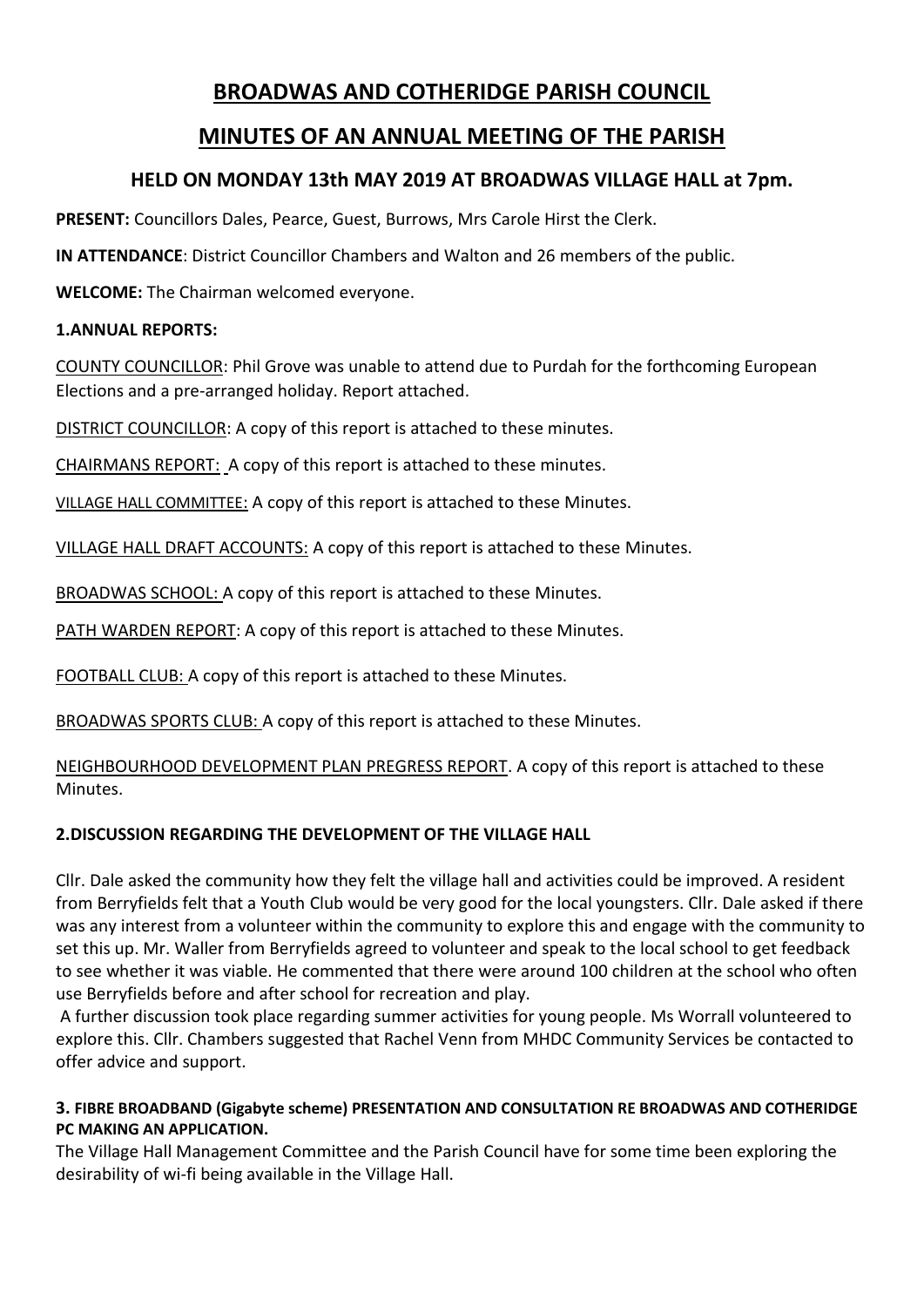Various evaluations have been undertaken, and a potential barrier has been the cost of connecting the village hall to the local "cabinet" as the hall does not have a phone line.

During the course of these enquiries we became aware of a government funded Gigabyte scheme, which is coordinated locally by the County Council.

As a result, the Parish Council agreed to launch a consultation to see if there was sufficient interest from local residents and businesses to make an application.

If an application is made subject to the number dwellings and premises that express and interest BT Open Plan provide an estimate of the cost for providing fibre optic connections from the cabinets to the relevant premises. The advantages of this would include faster speeds and future proofing regarding the continued reliance on the Internet for services and recreation.

Dependent on the cost of installation and the scale of response then the available grant could cover the cost or mean that there would only be a small cost for each new connection.

We held a presentation at the Annual Parish Meeting.

Robert Stepniewski Senior Project Manager from the Worcestershire County Council Broadband and Connectivity Team gave a presentation about the project and funding opportunity for Broaddwas and Cotheridge to have Fibre Optic connections from the local cabinets to the premises. This would mean faster and more reliable download speeds and help ensure that premises were future proofed as use of the internet grows.

Robert answered a number of questions from the public and based on the interest expressed at the meeting the Parish Council agreed to conduct a wider consultation with a view to getting an estimate of cost and scale of grant. This would enable the Parish Council to come back with a final proposal for people to sign up to.

Cllr Burrows thanked Robert for the presentation.

We need to consult further as not all people will need or see the advantage of a faster connection, and of course some do not use the Internet.

As a part of this process, we are also obtaining an estimate for connecting the village hall so that we can move forward with making wi-fi available for users.

Cllr. Walton suggested the Parish Council could ask residents what broadband speeds they get. Cllr. Dale suggested that an advert or article be put in Footprints Magazine to request the information from the community.

## **4. DISCUSSION REGARDING THE DEVELOPMENT OF BERRYFIELDS**

This last year the Parish Council applied for funds for additional play equipment for youngsters, a new surface for the track and outside fitness equipment. The application was successful, and the equipment has been installed and the resurfacing has been completed. RJC are the grounds maintenance contractors appointed to maintain Berryfields for the forthcoming year.

Cllr. Burrows commented that it is very important that we look at leisure activities for children and young people.

**5. HOW DO YOU WANT THE PARISHES TO DEVELOP.** Cllr. Dale observed, members of the public had expressed a range of views on a number of issues.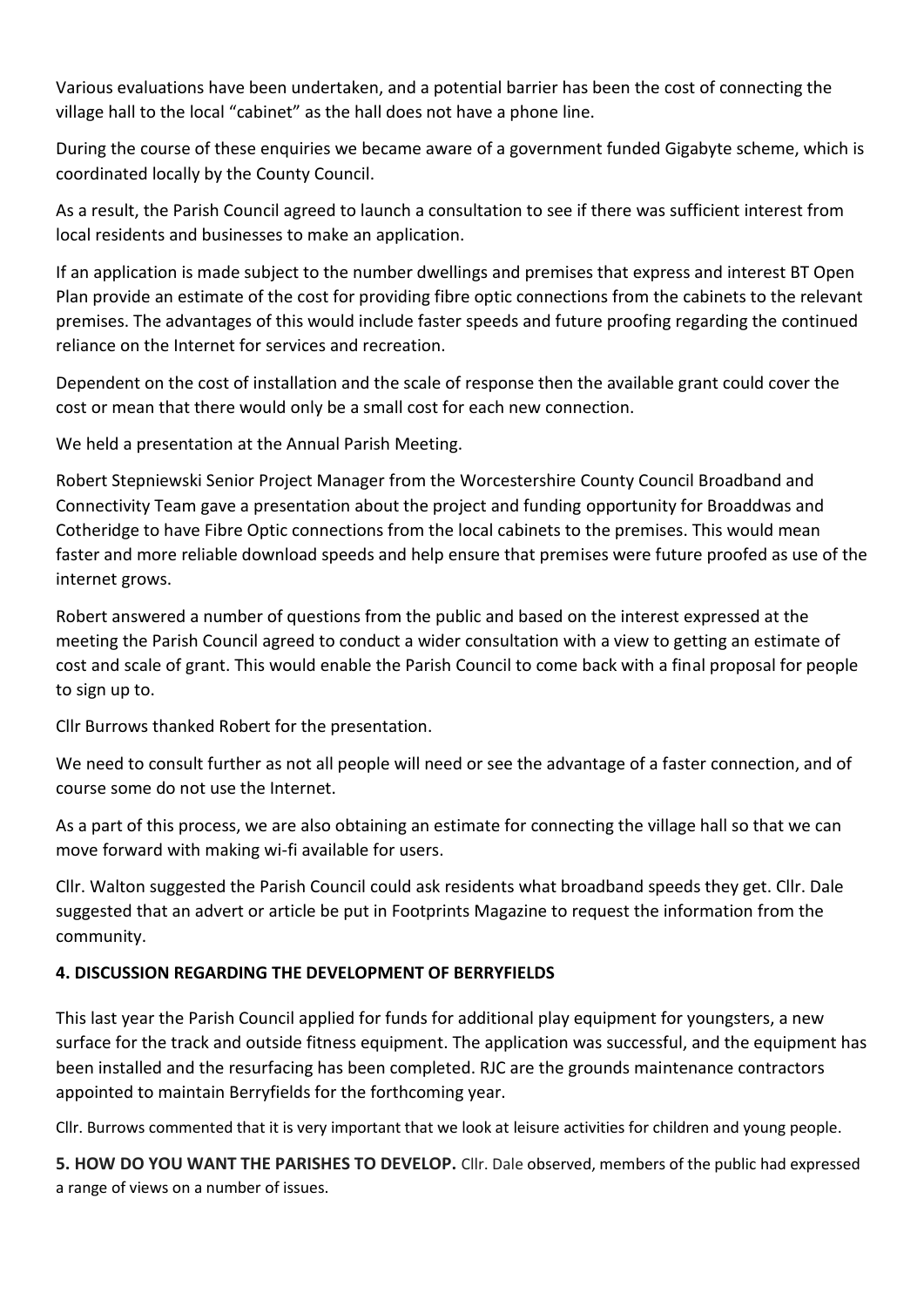#### **6. BECOMING A PARISH COUNCILLOR.**

This year's team has dwindled to 4 councillors and a clerk. The minimum number of councillors that allow us to operate is 3. We need more volunteers to serve. So, if you feel you can help, then please let any of the councillors know. There are 10 meetings through the year, and it would be a great loss if the community did not have its own Parish Council.

Cllr. Chambers reiterated how important it was that the Parish Council thrives and continues. Especially in light of the fact that since the election the Parish Council had dropped to 4 Parish Councillors. Cllr. Chambers encouraged local people to come forward for co-option on to the Parish Council and if interested Cllr. Dale asked that they contact him directly.

### **7. ANY OTHER BUSINESS**: None.

The meeting closed at 7.45pm

Signed…………………………………………….dated…………………………….

### **County Council Report – Cllr. Phil Grove**

#### **Economic,**

The Worcestershire 5G Consortium has won 'Most Commercially Viable Use Case' at the inaugural 5G Realised 'Use Case Awards'. The Consortium led by Worcestershire County Council and the Worcestershire LEP picked up the award at the recent 5G Realised Event. The programme of improvement works to relieve congestion on the A38 in Bromsgrove started last month. We are working with partners Highways England, Bromsgrove District Council, Worcestershire Local Enterprise Partnership and the Greater Birmingham and Solihull Local Enterprise Partnership to deliver the programme. The first phase of works includes improvements in three key locations: Barley Mow Lane, M5 Junction 4 and M42 Junction 1. The first of these locations to see improvements is the junction of the A38 with Barley Mow Lane.

#### **Children and Families,**

Worcestershire Children First has now entered its phased shadow period with less than five months until the company officially launches. This shadow period gives the company the opportunity to 'test and learn' ways of working and day-to-day operations. It also allows time to review amended roles and responsibilities and monitor and maintain business-as-usual as much as possible. The new Worcestershire Children First website [www.worcschildrenfirst.org.uk](http://www.worcschildrenfirst.org.uk/) is now live.

For the third year in a row, over 90% of children in Worcestershire will be starting school in September at their first-choice school.

This year saw the County Council receive just over 6,100 applications, 100 more than in 2018. Over 5,600 children (92.3% of applications) in the county will be attending their first-choice school. A social prescribing pilot in Worcestershire launched in March 2018 is showing success. Since launching, the scheme has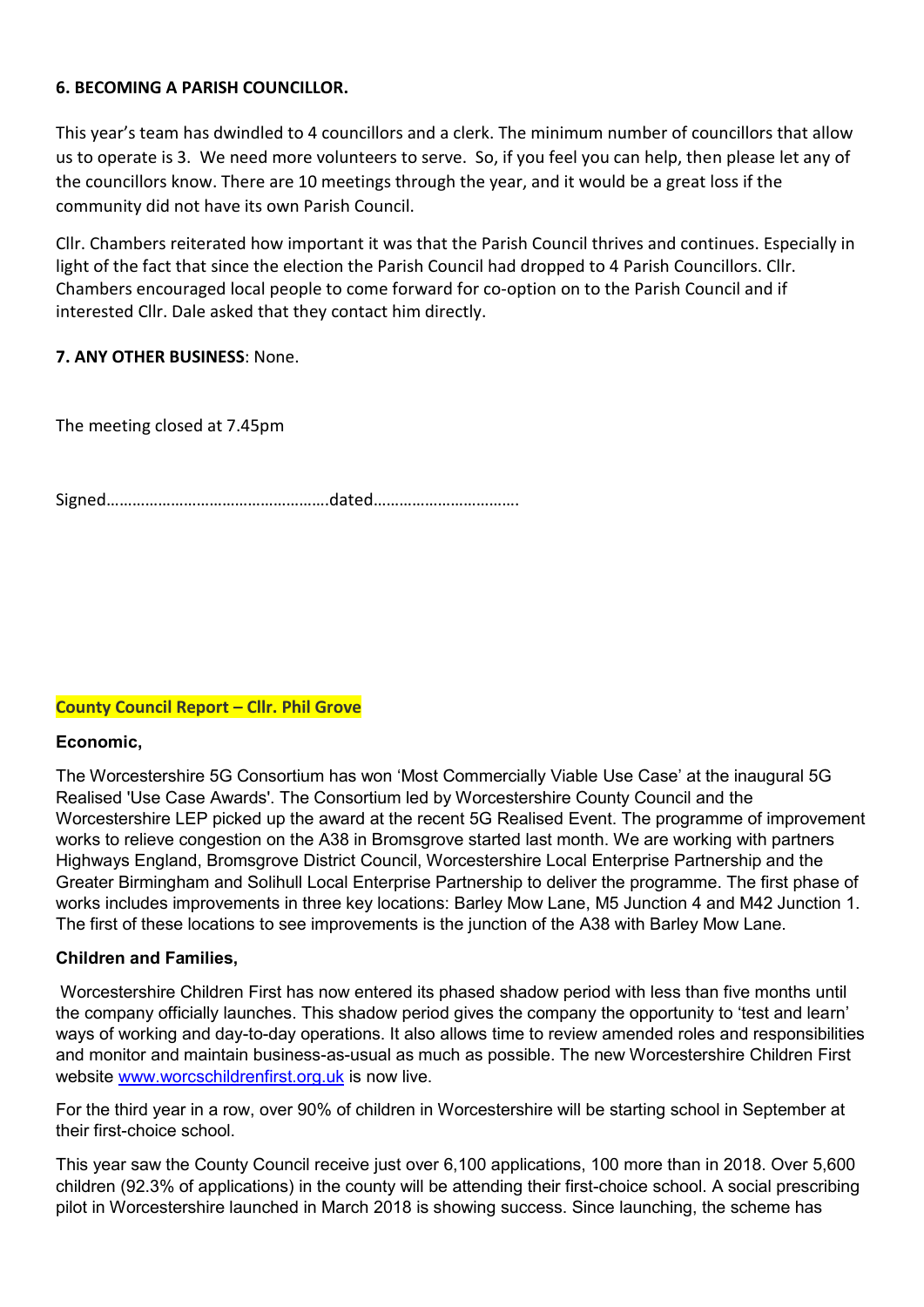received more than 1000 referrals and resulted in reduced reliance on medical services and high levels of customer satisfaction. It enables GPs, nurses and other primary care professionals to refer patients to a social prescriber to link them with non-medical services locally to improve their health and wellbeing.

This summer the Council's Adult Social Care Teams will be holding events across the county to help Worcestershire's residents make the right decisions about their future. The first "Making Decisions About Your Future" event will take place on Thursday May 9 at Tesco in Kidderminster (Castle Road, DY11 6SW), before moving on to outside Kidderminster Town Hall on Friday May 17. For more information and the full list of dates, go to – [Making Decisions About Your Future.](http://www.worcestershire.gov.uk/makingadecision)

#### **Environment**

We've held on the title of Council of the Year at this year's West Midlands Energy Efficiency Awards. The award recognises the hard work over the last year making Worcestershire a more environmentally friendly county, as well as financial savings and carbon emission figures.

Several projects have helped to contribute towards us holding on the top prize including Warmer Worcestershire, Worcestershire Energy Switch and the Business Energy Efficiency Programme.

Our winter service season on the roads officially ended on Monday April 15. Our fleet of 32 gritters will now be serviced throughout the spring and summer and our 33 'Snow contractors' (mostly small-scale farmers), who clear roads during any major snow event will be reconfirmed ready for next season. This winter has been very mild compared to that of last year with a high number of marginal nights across the affected period. We undertook 29 primary and 15 secondary precautionary treatments across the network whilst actively monitoring it using a forecast specific to Worcestershire. Two County Council projects have been celebrating successes in the MJ Local Government Achievement Awards.

The Battenhall Railway Bridge extension project has been shortlisted for the final. The project is one of only four finalists in the Highways Management category.

Meanwhile, the 'Technology Enabled Lives' project in Adults Social Care, which equips older and vulnerable adults with technology to ensure they live independent lives for longer, was commended in the Transforming Lives category after the judges said that the quality of the entry was so high.

Staff volunteers continue to be engaged in the Council's Organisational Redesign. Monthly updates are being held by Director Andrew Spice. A Steering Group has been established to endorse any short-term ideas and feed medium/longer term ideas up to Transformation Board. Redesign experts C. Co continue to support the redesign and provide challenge to the process.

#### **District Councillor Report – Cllr. David Chambers and Douglas Godwin.**

This has been another crucial year for Malvern Hills District Council, with further cuts from central government funding. We are pleased to report however, that unlike many councils across the country, Malvern Hills District Council has been able to continue to make savings, increase its services to residents, build on its reserves, work to a balanced budget at the same time maintain one of the lowest Council Tax rates in the country.

Your two District Councillors have played key roles in the Council during the last year with David as Leader of the Council and specific responsibility for Economic Development and Douglas as Chairman of the Audit Committee and Vice Chairman of the Overview and Scrutiny Committee.

### The following is a summary of the last year at Malvern Hills District Council

1. Our financial position is strong and stable. Despite having to make savings of £1.45 million between 2017/22, due to central government cuts, we are building our reserves, investing in land and property, which will not only deliver us appreciating assets but also an annual income return.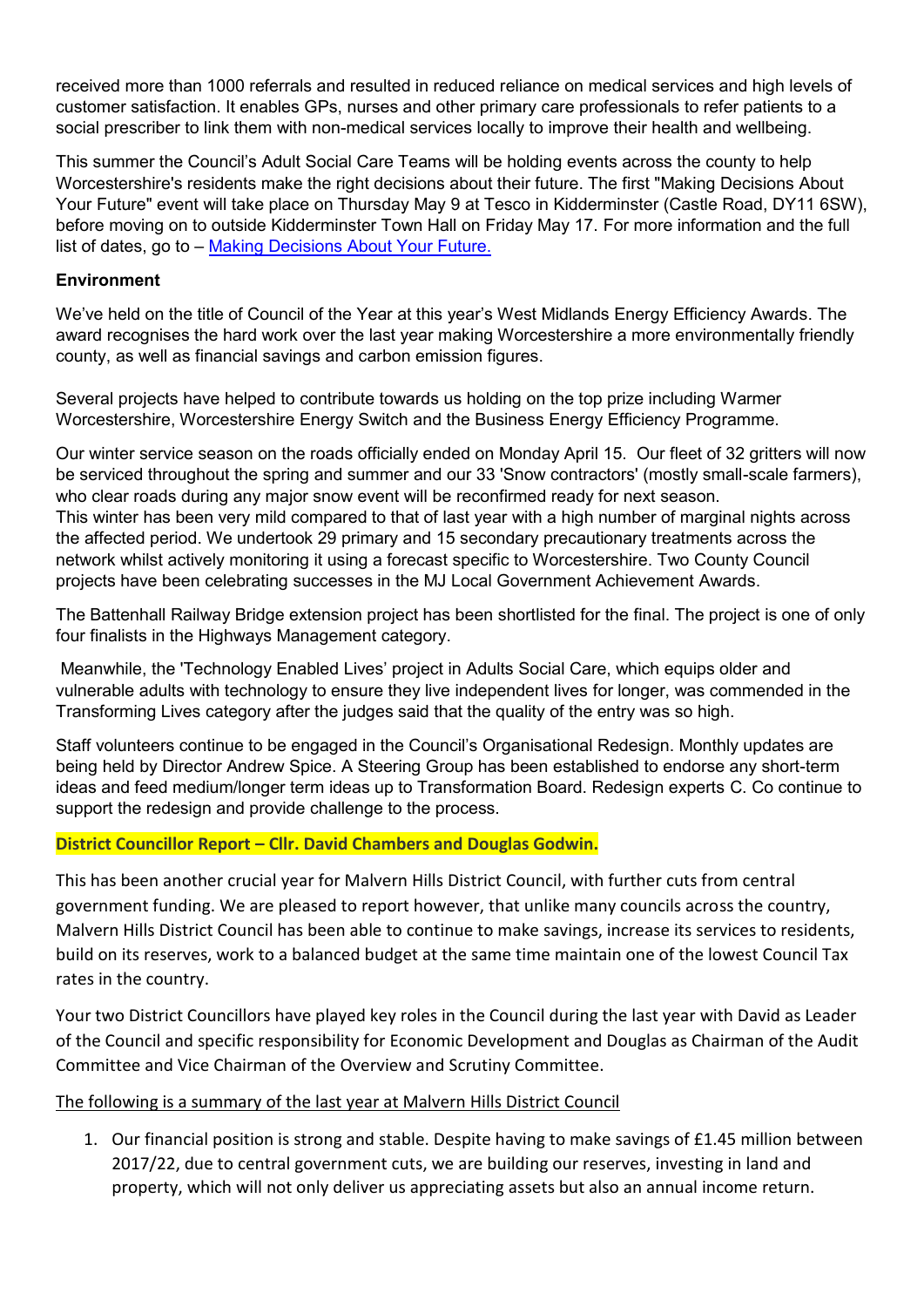- 2. Council tax is increasing by just £5.00 on a band D property again this year (that's £5.00 for the whole year). Less than 10% of the amount you pay for your overall council tax stays with Malvern Hills District Council – the remaining 90%+ goes to the County Council, West Mercia Police, Hereford & Worcester Fire Authority and to Parish or Town Councils
- 3. The new extension to the Council House is now open. We will be bringing all our telephony back in house and for the first time in over 10 years the Council House will have a reception to welcome residents and visitors to the Council. This will save the Council in excess of £100,000 each year.
- 4. Led by Malvern Hills District Council, the six District Councils in Worcestershire have secured a government Business Rates Retention pilot for one year. This will generate an estimated £4.9 million pounds which we are allocating to help the County Council's budget deficit. The money will be ring fenced for specific projects to help with Adult Social Care and Children's Services
- 5. Our 5 Year Strategic Plan and 5 Year Business Plans are now well established and enable Councillors, officers, residents, businesses and partner organisations to have a clear understanding of the Council's priorities for the five years ahead, at any one time.
- 6. We implemented the "Alternative Weekly Waste Collections" in April last year which seems to have been a huge success. With general waste being collected one week and recycling waste the following week, we have seen the amount of general waste reduce and a substantial increase in recycling waste.
- 7. We all know that changes to our town centres and high streets are inevitable, with more and more people buying goods and services on-line. The Council has just placed a multi £million bid into central government and are commissioning future prospectuses for all of our town centres in the District to ensure we are at the very forefront of any developmental changes.
- 8. This year we have engaged with more residents, business, partners and schools than ever before, to help us ensure our priorities are the same priorities of the people we serve.
- 9. Planning is always a contentious subject and we all understand why. With the SWDP Review now happening, which will take us to 2041, we have done everything we can to protect the villages and hamlets we serve, whilst appreciating that new homes are need, not least for the young residents in our community.
- 10. And there is so much more: We are delivering affordable homes, bringing empty homes back into use, working with partners to help those with mental health issues, loneliness and rough sleeping; provide £50,000 each year to help with Community Transport; have set up a £30,000 fund to help with food banks; are working closely with our schools, colleges and business to provide skills training, apprenticeships and creating job opportunities; promoting healthier communities for the young and not so young alike.

David and Douglas have enormously enjoyed representing Broadwas and Cotheridge and would like to thank, in particular, the Chairman and Councillors of the Parish Council for working with us in such a supportive way.

## **Chairman of the Parish Council- Cllr. Eric Dale.**

The Chairman's report is a brief summary of the year's activity of the Parish Council with the emphasis on the word brief. It would be remiss of me if I did not also recognise the efforts and support, I have received from the whole team, both present and retiring members. The Parish Council has been supported by two lady Parish Clerks; Helen Plevey and latterly Carole Hirst. So, my thanks to them all.

## **1. The NDP process**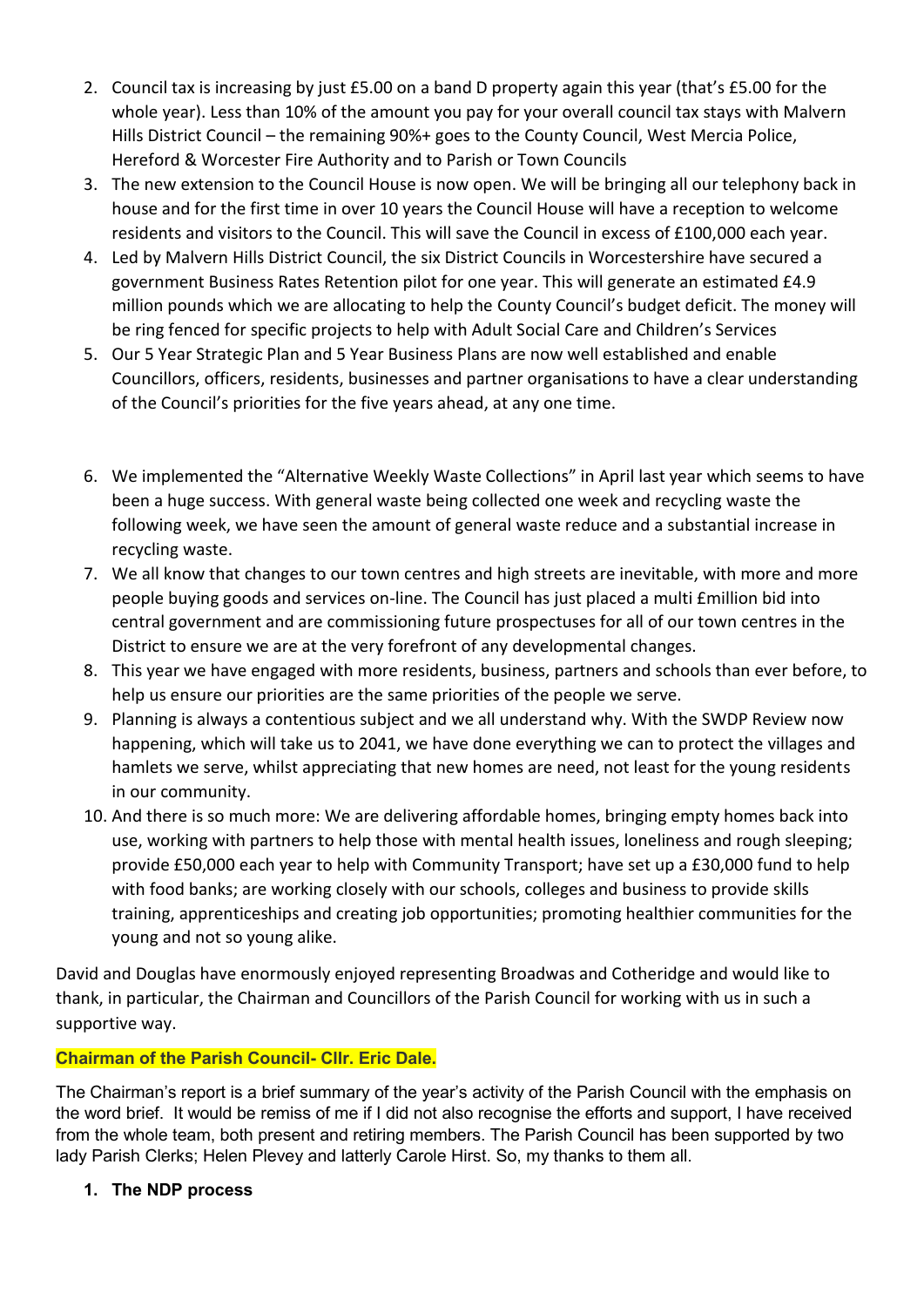NDP is the acronym for Neighbourhood Development Plan which provides communities with a means of having more of a say in how they want their local area to progress. It also helps provide a defence against developers who may be more focused on money than on the health and wellbeing of the inhabitants. Hopefully the process is entering its final stage and the parish will be able to vote on its acceptance or not.

### **2. Closer relationship with police regarding speed awareness**

I have had several meetings with interested parties concerning the problems of the A44. Data is being gathered and there is a move to add more warning symbols on the approaches to Broadwas.

### **3. The Parish Website**

New this year, the website https://www.broadwas-cotheridge.com has generated a lot of interest. It allows for easy access to; Parish Council minutes and agendas, MHDC Planning portal, village hall booking, and much more. It is regularly updated.

### **4. Section 106 request for funds for developing Berryfields sports area**

The PC applied for funds for additional play equipment for youngsters, a new surface for the track and outside fitness equipment. The application was successful, and the equipment has been installed and the resurfacing has been completed.

### **5. The Parish Council**

This year's team has dwindled to 4 councillors and a clerk. The minimum number of councillors that allow us to operate is 3. We need more volunteers to serve. So, if you feel you can help, then please let any of the councillors know. There are 10 meetings through the year, and it would be a great loss if the community did not have its own Parish Council.

### Eric Dale

### **Village Hall Committee Report – Geoff Winkworth**

The past year has been very much business as usual with regular bookings holding up well and annual events such as Quiz and Christmas Fare once again a success. The regular users include LINC, Pilates, Yoga, Sewing Club and this year the Table Tennis group have had particularly well supported Thursday evening gatherings. We recently welcomed a new fitness activity called Clubbercise on Saturday mornings.

In addition, the Hall provides the venue for important community activities such as elections, Parish Council meetings and public displays in connection with Neighbourhood Planning.

Timesavers Concierge have continued to manage the booking system and also the Hall cleaning and Natures Way looks after the grass and shrubs etc outside. The Management Committee are particularly grateful for the services they provide.

Progress has been made towards the planned building extension work with three potential builders having been briefed. We await comprehensive quotes from them all but in order to preserve the planning permission initial foundations work has been started.

The Village Hall is a charity which is managed by a Management Committee in accordance with a comprehensive constitution. Members of the Committee are Trustees registered with the Charities Commission. Currently there are vacancies on the committee and expressions of interest from anyone prepared to help on the committee are very welcome.

In accordance with the constitution the Annual General Meeting will be held in the Village Hall in early June, date to notified.

Geoffrey Winkworth- Chairman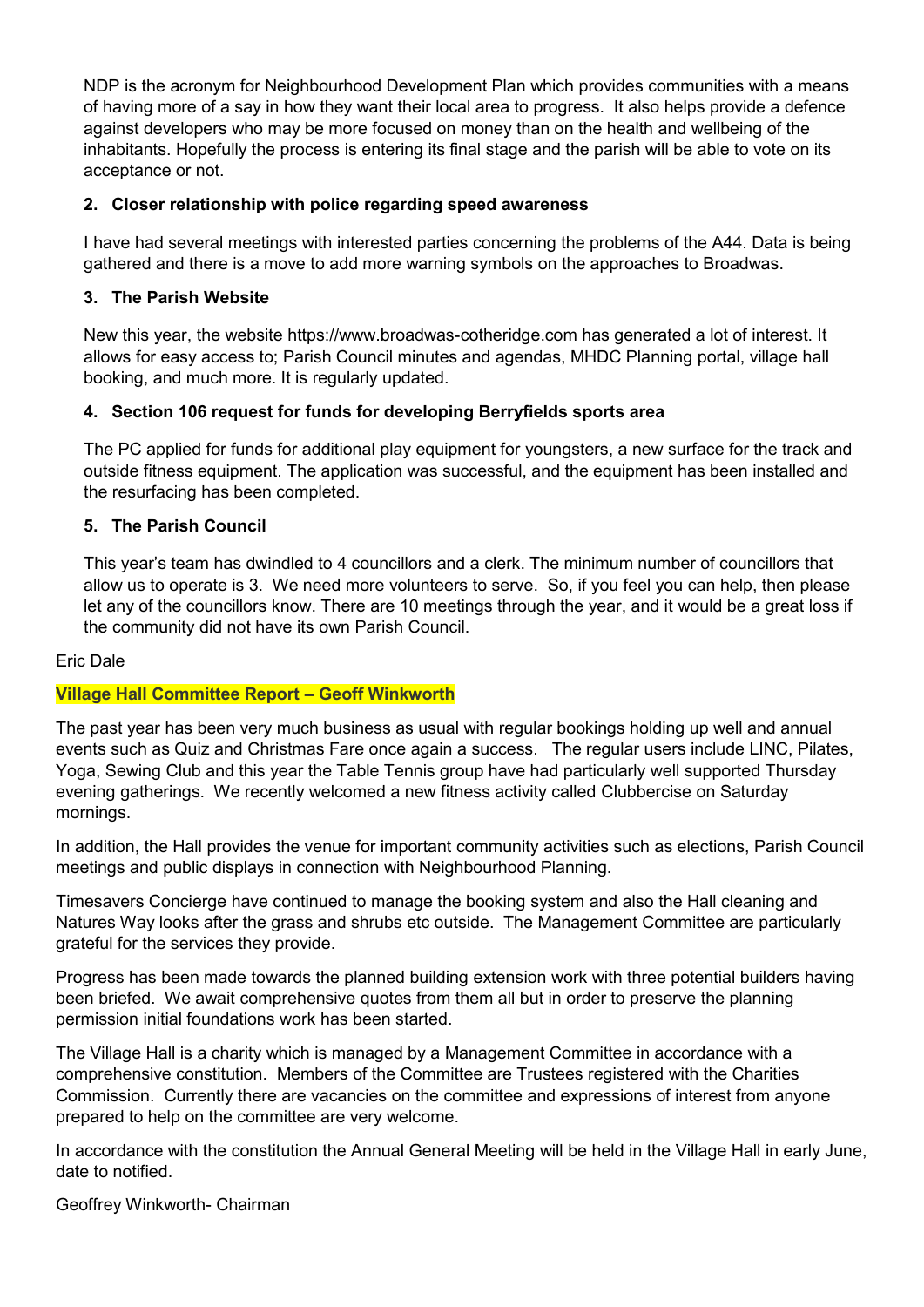#### **BROADWAS VILLAGE HALL MANAGEMENT COMMITTEE**

#### **DRAFT INCOME AND EXPENDITURE ACCOUNT: YEAR ENDING 31ST MARCH 2019**

| <b>RECEIPTS</b>                      | 2017/2018          |           | 2018/2019 |                   |
|--------------------------------------|--------------------|-----------|-----------|-------------------|
| Cash transfers in from other A/C's   | £0.00              |           | £0.00     |                   |
| Hire of Village Hall                 | £3,607.50          |           | £3,535.17 |                   |
| <b>Electricity Meters</b>            | £290.00            |           | £290.00   |                   |
| * Miscellaneous Income & Interest    | £203.17            |           | £0.00     |                   |
| <b>Fund Raising Events</b>           | £599.65            |           | £432.22   |                   |
| Donations                            | £45.00             |           | £0.00     |                   |
|                                      |                    | £4,745.32 |           | £4,257.39         |
| <b>PAYMENTS</b>                      |                    |           |           |                   |
| <b>Capital Items</b>                 | £0.00              |           | £0.00     |                   |
| <b>Hall Cleaning</b>                 | £1,139.20          |           | £1,129.80 |                   |
| <b>Brit Gas Electric</b>             | £758.04            |           | £995.17   |                   |
| <b>Timesavers Concierge</b>          | £1,210.00          |           | £1,080.00 |                   |
| <b>Water Rates</b>                   | £147.63            |           | £166.72   |                   |
| <b>Repairs &amp; Upkeep</b>          | £147.81            |           | £0.00     |                   |
| <b>Fund Raising Events</b>           | £0.00              |           | £0.00     |                   |
| <b>Sundry Expenses</b>               | £117.83            |           | £319.60   |                   |
| Gardens & Lawns                      | £640.00            |           | £640.00   |                   |
|                                      |                    | £4,160.51 |           | £4,331.29         |
| COST OF RUNNING HALL SURPLUS/DEFICIT |                    |           |           |                   |
| FOR THE YEAR                         |                    | £584.81   |           | (E73.90)          |
| <b>ACCUMULATED FUNDS</b>             |                    |           |           |                   |
| At 31st March brought f/ward         | £3,617.03          |           | £4,201.84 |                   |
| Add/Subtract Cash flow/Outflow       | £584.81            |           | (E73.90)  |                   |
| Bal at Yr End carried forward        |                    | £4,201.84 |           | £4,127.94         |
|                                      |                    |           |           |                   |
| <b>REPRESENTED BY</b>                |                    |           |           |                   |
| Lloyds Bank Account                  | £4,083.41          |           | £4,009.51 |                   |
| <b>Petty Cash</b>                    | £118.43 Petty Cash |           | £118.43   | <b>Petty Cash</b> |
| <b>Unpresented Cheques</b>           |                    |           |           |                   |
| <b>Uncleared Bank Deposits</b>       |                    |           |           |                   |
|                                      |                    | £4,201.84 |           | £4,127.94         |
|                                      |                    | £0.00     |           | £0.00             |
|                                      |                    | £4,201.84 |           | £4,127.94         |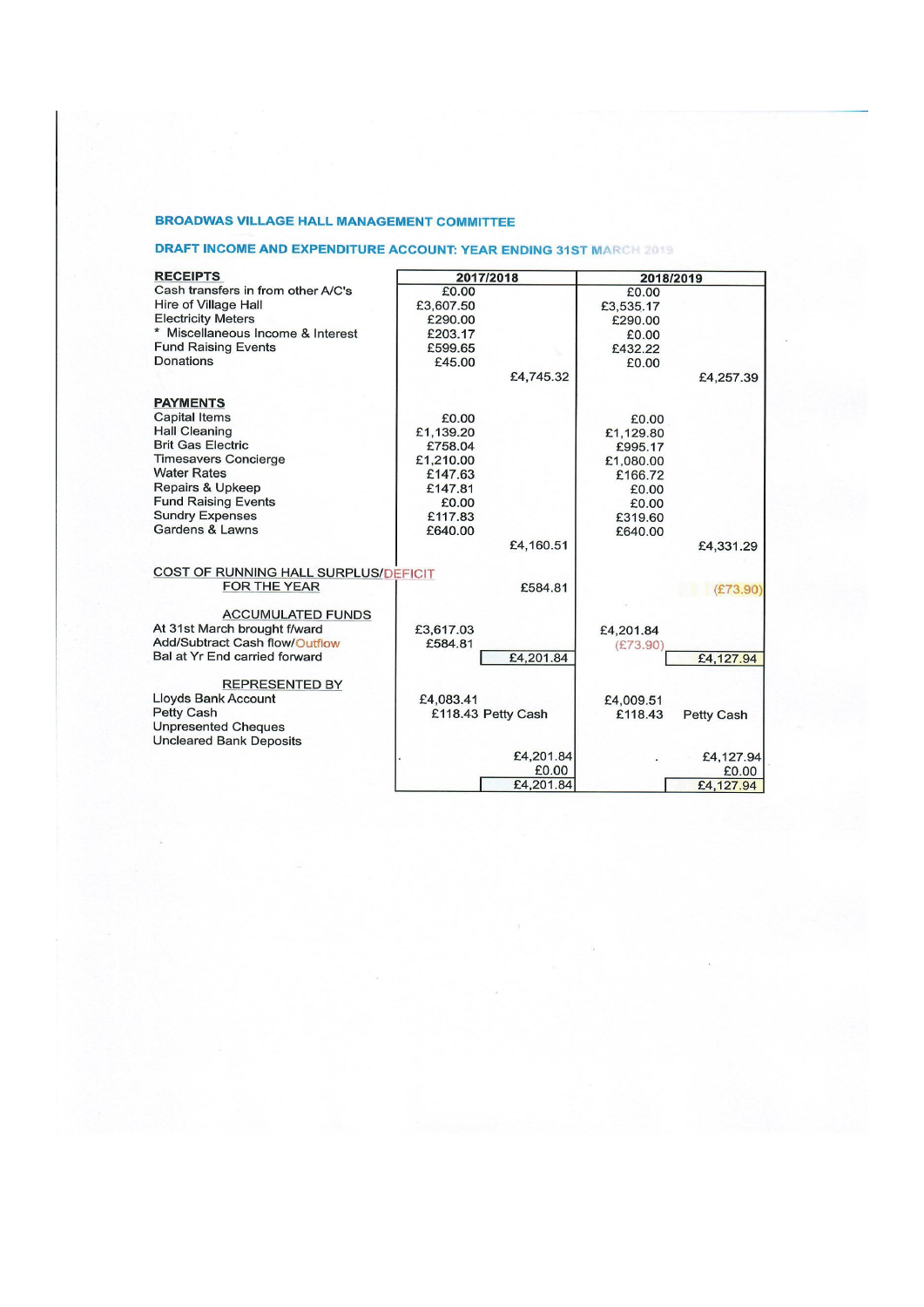#### Broadwas C of E Primary School – Report by Kenneth Smith.

Currently, we have 92 children on roll, with 11 pupils due to leave Year 6 at the end of the academic year. The structure of 4 classes remains in place, with a single form Reception age class, then Year 1 and Year 2 being taught together, Year 3 and Year 4 in the next class, with Year 5 and Year 6 as our final grouping. This year we are pleased to have been able to teach Years 2 and 5 in separate classes for maths, meaning that more specialist year group focused teaching can take place.

Achievement across the school continues to be very good. Year 6 pupils will complete their end of Key Stage 2 SATs assessment tests during the week beginning on Monday 13<sup>th</sup> May, we are expecting strong results across the board from these, all credit to the hard work from pupils and staff throughout the years. The nationally expected standard is high and we expect to be in line with or above this in all areas. Learning across the school continues to be strong, with an exciting and interesting curriculum being taught in all classes and year groups.

This year, we have continued to use some of the Government 'Sports Premium' grant funding to enable us to work with a specialist sports coach for a day in school every week. All classes are benefiting from this, with a wide variety of sports activities being developed, including cricket, boxing, archery, rounders and football. We are able to offer an after-school rounders club for children at no extra coast, due to the Sports grant funding available.

Some of the learning trips and activities that have taken place so far have included:

- Visits from the 'History man' linked to topic work on the Norman Conquest and Ancient Egypt.
- A visit to the Stone Age centre near Telford.
- School hosted a 'Scholastic' book fair during the penultimate week of the autumn term. This was well supported by parents and friends, we received 100% commission for the books sold.
- Reception class have enjoyed a visit to Longlands farm as part of their learning about the Nativity.
- Year 5/6 performed a selection of carols for parents and friends and visited Bromyard Residential Home to sing carols and spend time with residents.
- Year 1/2 have visited Singers Hill Synagogue in Birmingham as part of RE learning.
- Reception class enjoyed a visit to 'Smart Trees' during December.
- As part of our 'reverse advent calendar' appeal, pupils collected donations for Worcester food bank. These were sorted and organised by school House Captains. Many thanks to Mrs Leach for delivering our donations to the food bank.
- A member of the local police force visited school on  $21<sup>st</sup>$  January to lead our daily worship. The children were encouraged to think about making responsible behaviour choices both in and out of school, particularly after the school day has ended.

Many more exciting activities are planned for the remainder of this term. Our thanks to all the staff and volunteers who work so hard to make these exciting opportunities happen for the children.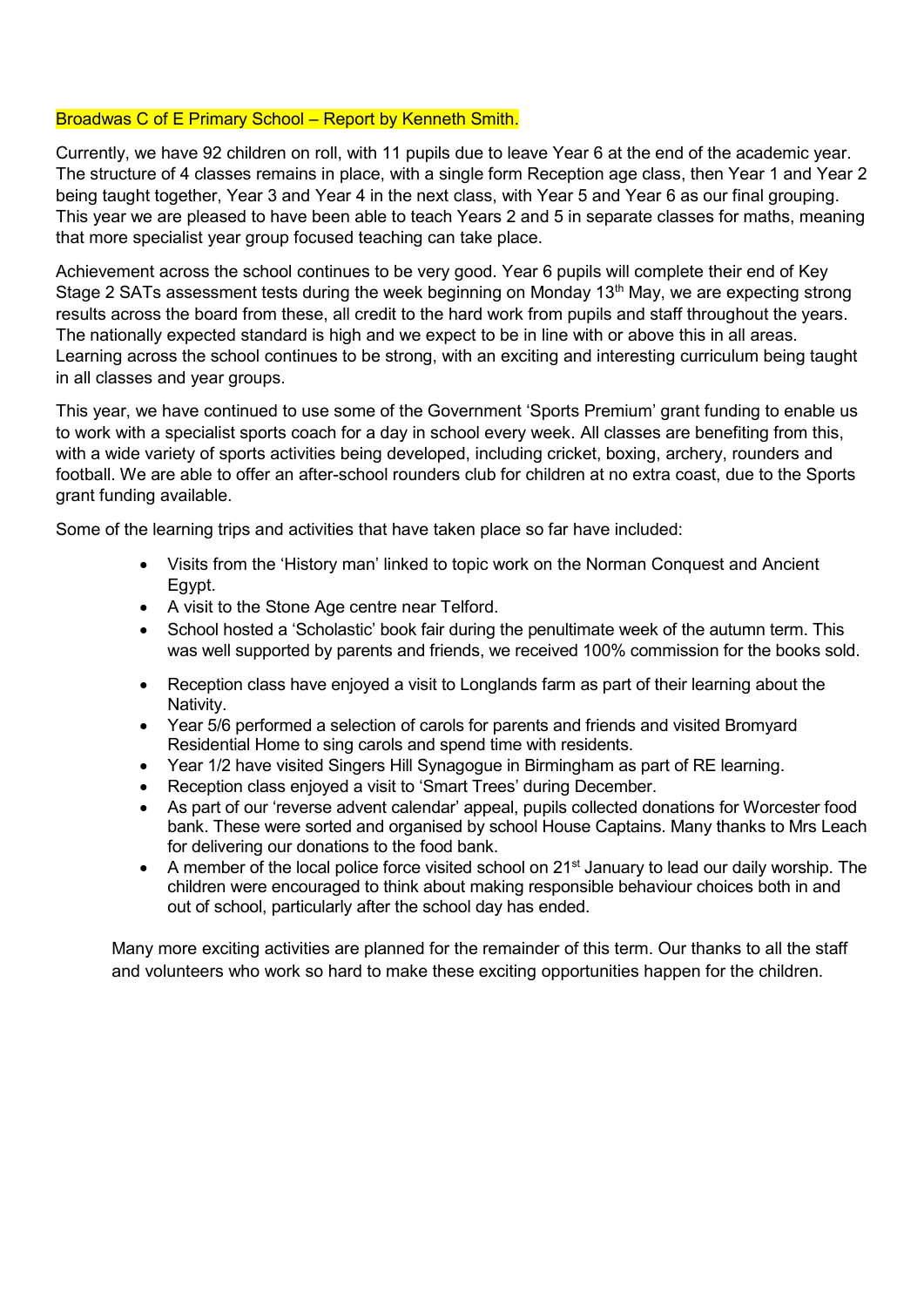#### **Path Warden Report –**

### **Broadwas and Cotheridge Parish Path Warden Report April 2019**

Most footpaths and bridle ways have been walked, waymarks checked and replaced if necessary. Recently County have replaced the foot bridge / styles with opening metal gate access to a new bridge in the corner of the Cotheridge Avenue field.



We need more volunteers with carpentry skills. John White, Senior Area Public Rights of Way officer W.C.C., has referred some our outstanding post and style foot board replacement jobs to the Powick based volunteer group.

During the year several volunteer including the Chairman and WI members have assisted in clearing

vegetation from several paths. One of the new residents was walked around paths in Broadwas to help us improve signage!

The Bull in field notice off Stoney Ley is a legal requirement, but the farmer commented that the stock was not dangerous except to uncontrolled dogs!

Uncontrolled dogs remain a danger (to horses, cattle and sheep) and the public needs to be urged to keep them on leashes where there might be stock in the fields.

If any residents would like to join us walking the paths or to report maintenance requests, please contact the path warden.

#### Heather Dale

#### **Lower Teme and Martley Football Club Annual Report – Joe Grange**

As I reflect on the last 12 months of the club, I am pleased to say that the club has been growing successfully. We were approached to take over and amalgamate with Martley Spurs the year before last after their club folded and we now have a total of Three men's teams playing on Sunday mornings in the Worcester League.

The first team secured the Southam Trophy last May, with a win against FC Korono The match was played at Pershore Town Football Club and was quite a big moment for us. The ground was Pershore itself and there were a lot more spectators than we had ever been used to before. The match was very end to end with Korono having the majority of the possession. It was quite a tense match but, in the end, we managed to defeat them 5-2 This really was a pinnacle moment for us especially as we had only been in the division below the unbeaten champions. This was a perfect end to the season.

Our reserves (men's second team) were a group of teens, mostly from the Chantry School who are coming up through the ranks into men's football, just like the majority of our men's first team did when I first started the club. This team are now holding their own in the men's league and have gained promotion after finishing in the top four in the league.

At the beginning of the season our first team were 9th in the table, we are ending the season in 5th position, 1 place off promotion to the Worcester premier division.

This season we had a call from the FA requesting that the club get involved with promoting girls' football through their new scheme known as FA Wildcats. As a Chartered Standard club, we will be delivering football sessions to girls between the ages of 4 and 11 in the local area. We are looking forward